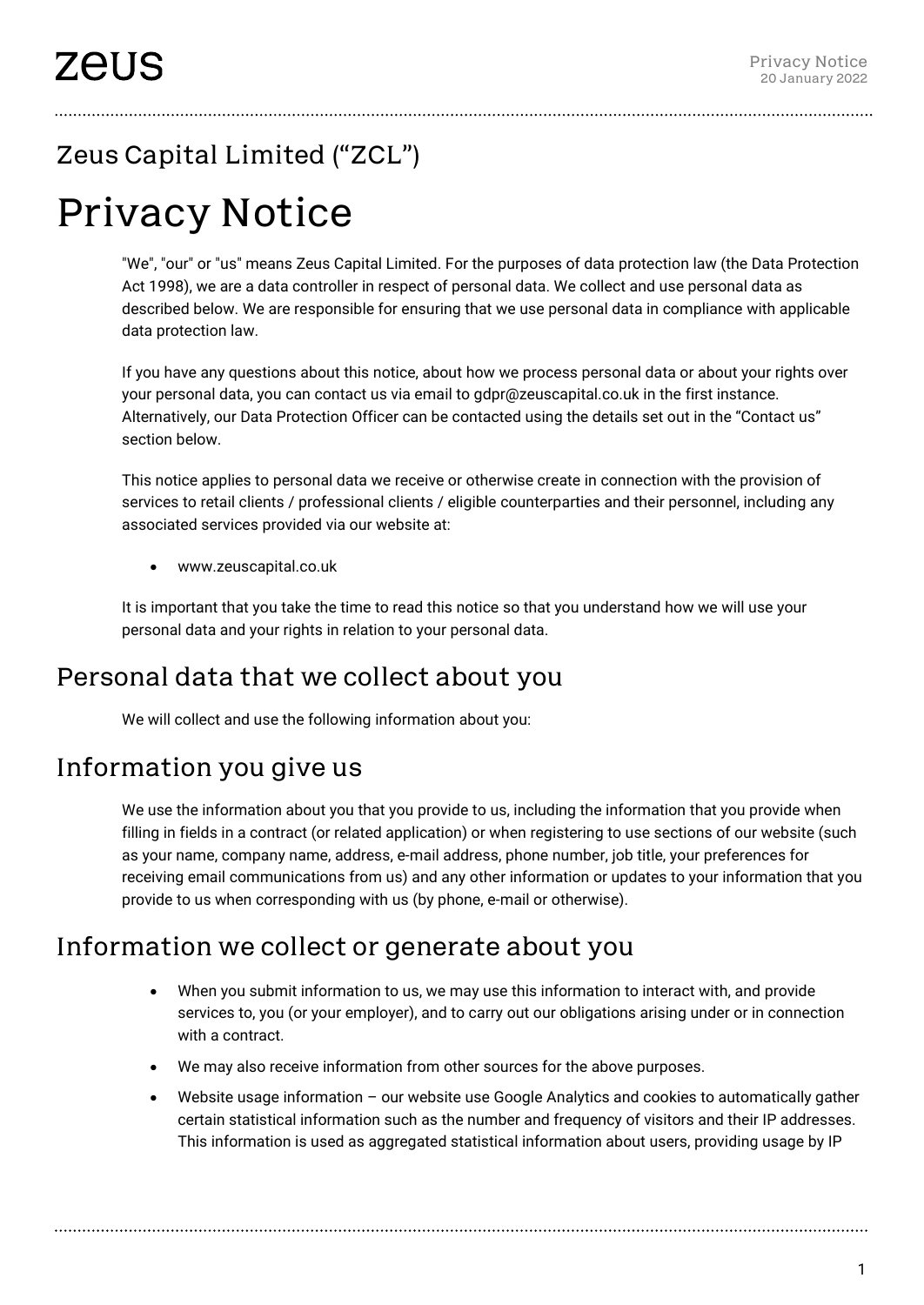address. We do not identify individual users from this type of data and it does not involve the processing of personal data about you. This information helps us to measure how individuals use our website and our services, so that we can continually improve them. For more information on our use of cookies please refer to our cookies policy on the relevant website.

- We may record, monitor and retain any and all communications (which may include the recording and monitoring by a third party appointed by us), including email and other electronic messaging, telephone conversations and other electronic communications with you, for the purposes of providing services to you (or to your employer) and/or otherwise in order to comply with applicable law.
- We generate data for internal analysis and research.

If we do not receive this information we may not be able to provide certain services to you.

#### How we use your personal data

Your personal data may be processed by us for the following purposes:

- to provide you with services you request (or services requested by your employer) or other services reasonably ancillary thereto, and to carry out our obligations arising under or in connection with a contract;
- to administer and maintain user access to our services and/or website;
- to communicate with you in relation to the services we provide to you (or to your employer);
- to comply with our obligations under applicable law;
- to monitor and improve our website and services; and/or
- for internal analysis and research.

#### Legal basis for processing your personal data

We process your personal data pursuant to the following legal bases:

- (i) where necessary to comply with a legal obligation (for example anti-money laundering, know-yourcustomer and counter-terrorist financing checks and the prevention and detection of fraud and other financial crime);
- (ii) where necessary for the purpose of our legitimate business interests which includes:
	- the provision of services to you (or your employer), the sending and receipt of communications in relation thereto and/or carrying out obligations arising in connection with a contract;
	- compliance with legal and regulatory obligations (including applicable laws, rules and regulations outside of the European Union and requests or requirements of competent authorities);
	- contacting you with email updates in relation to services;
	- generating data for internal analysis and research (including monitoring and improving our website and services);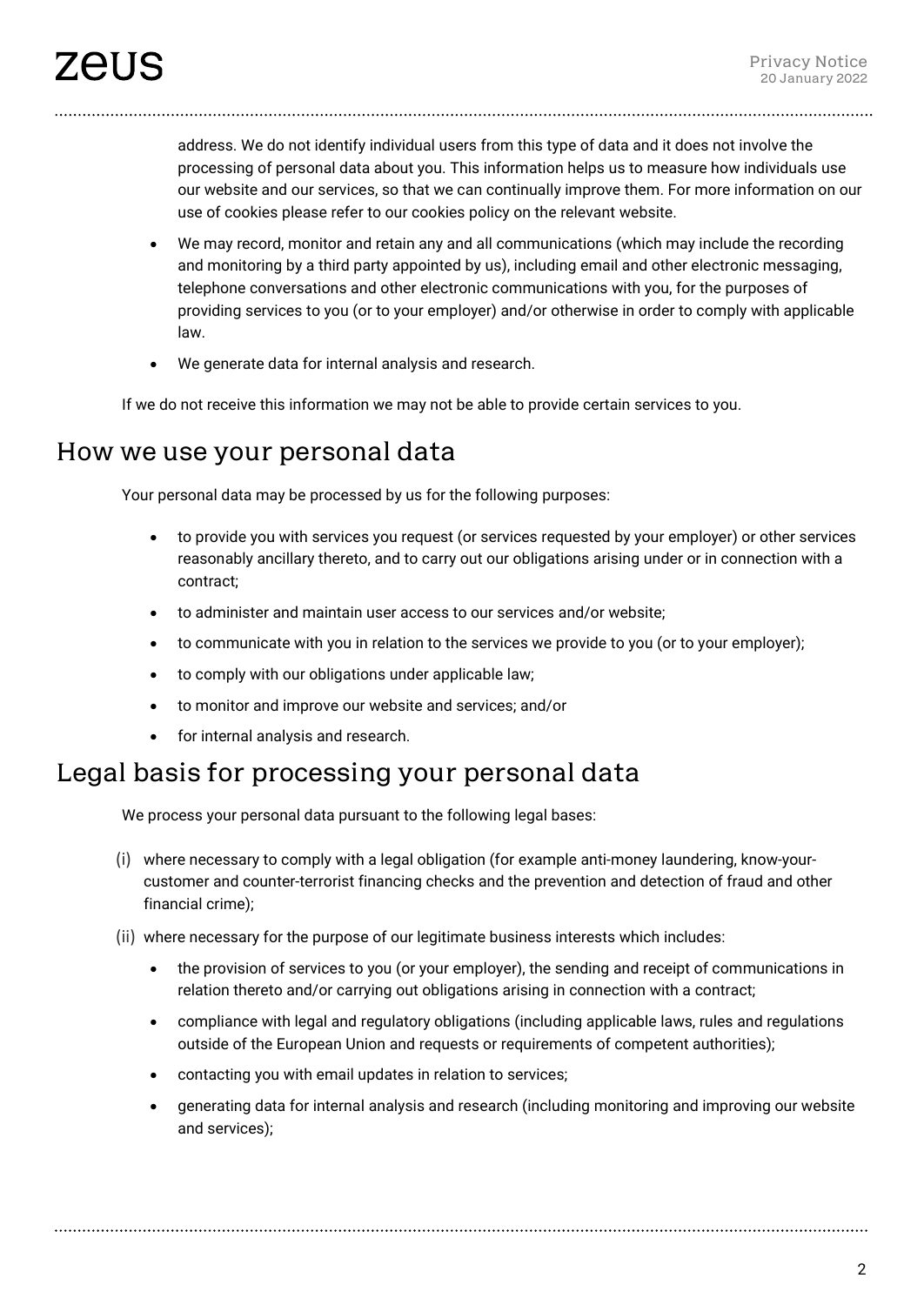- marketing Zeus's products and services, including event invitations and the sending of branded merchandise; and
- keeping a record of what individuals are interested in hearing about from us.

or

(iii) where you have separately consented for us to use your personal data to send you specific email updates and communications (by opting-in to such email updates/ communications).

You have the right to object to processing under (ii), and you may cancel your subscription under (iii), at any time by emailing us at gdpr@zeuscapital.co.uk and requesting the same.

Please note that any instruction to unsubscribe from communications will not affect any processing pursuant to (i) and (ii) in relation to compliance with a legal obligation.

#### Research Recipients

In order to send research recipients our research, we maintain a distribution list of email addresses. We have a legitimate interest in keeping those contact details on file in order to continue to provide research to inform and educate the investor community about their shareholdings or potential shareholdings and to assist our corporate client by publishing information about them to a wide audience of investors and potential investors. Therefore, we are relying on the legitimate interest basis for controlling and processing research recipients email addresses.

As set out in more detail below in the "Your rights" section, you have a number of rights in relation to how we process and control your data. In addition, if at any time you wish to stop receiving our research, you can either contact us via the information set out below in the "Contact us" section or you can follow the instructions on how to unsubscribe in the disclaimer on any piece of research.

#### Sharing your personal data

We may disclose your personal data to our third-party service providers in the circumstances described below:

- to facilitate the provision of services to you (or your employer);
- to facilitate the administration and maintenance of user access to our services and/or website;
- to conduct and/or improve our business development activities;
- to ensure the safety and security of our data (and that of third parties, including data vendors and other data sources); and
- as part of our internal research and statistical analysis activity.

We will take reasonable steps to ensure that the personal data is accessed only by personnel that have a need to do so for the purposes described in this notice.

We may also share your personal data with third-parties: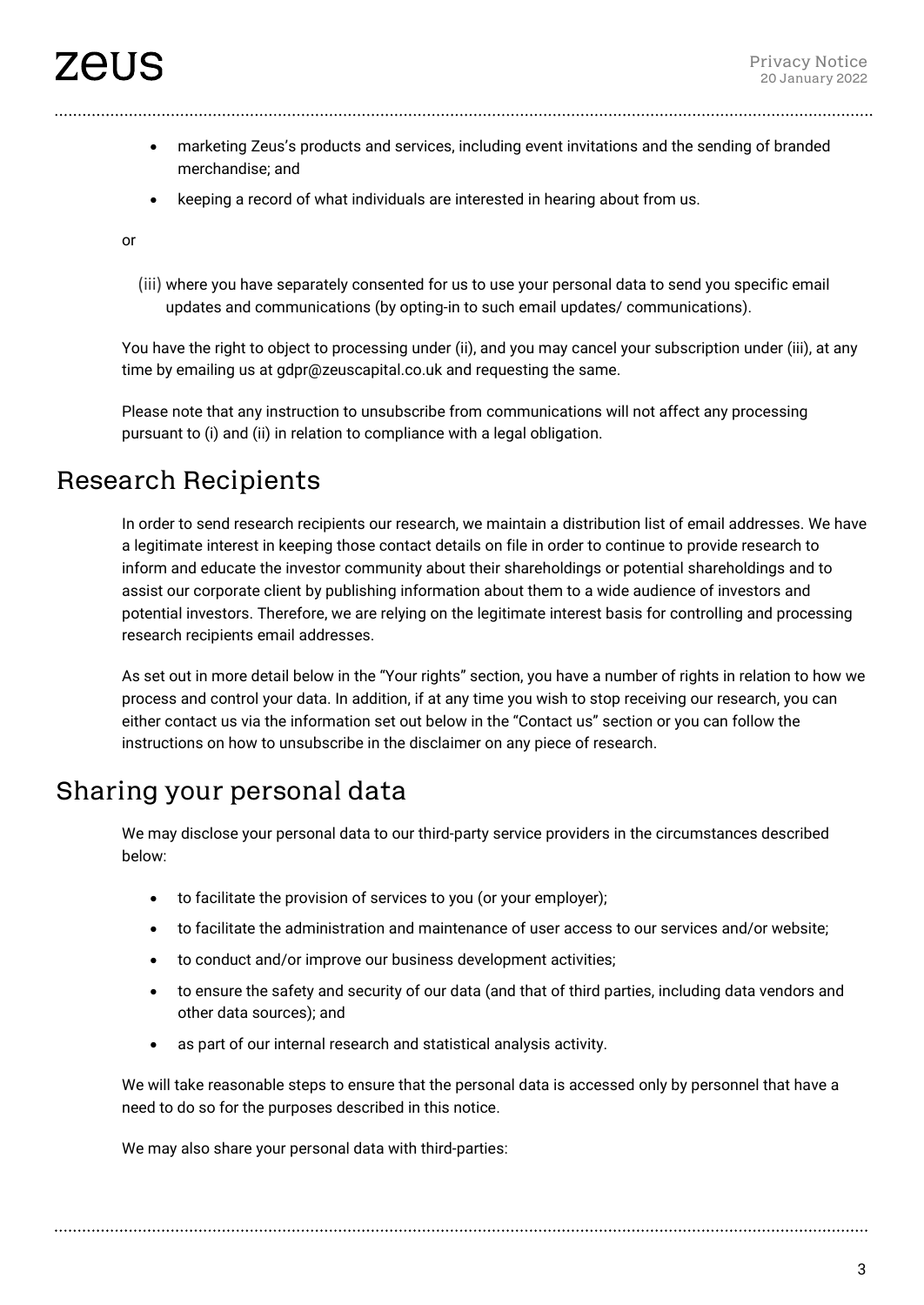- if we sell any of our business or assets, in which case we may disclose your personal data to the prospective buyer for due diligence purposes;
- if we are acquired by a third party, in which case personal data held by us about you will be disclosed to the third-party buyer; and
- to third party agents or contractors (for example, the providers of our electronic data storage services) for the purposes of providing services to us.

These third parties will be subject to confidentiality requirements and they will only use your personal data as described in this notice.

We may also share your personal data with third parties (including, without limitation, regulatory, governmental, judicial and other bodies or authorities of competent jurisdiction) to the extent required by applicable law, for example if we are under a duty to disclose your personal data in order to comply with any legal or regulatory obligation, and to establish, exercise or defend our legal rights.

### Transfer of personal data outside the European Economic Area

The information you provide to us will be transferred to and stored on our secure servers in the European Economic Area ("EEA"). However, from time to time, your personal data may be transferred to, stored in, or accessed from a destination outside the EEA. It may also be processed by staff operating outside of the EEA who work for us or an affiliate or for one of our suppliers.

Where we transfer your personal data outside the EEA, we will ensure that it is protected in a manner that is consistent with how your personal data will be protected by us in the EEA. This can be done in a number of ways, for instance:

- the country that we send the data to might be approved by the European Commission or a relevant data protection authority (as offering equivalent protections to those afforded in the EEA);
- the recipient might have signed up to a contract based on "model contractual clauses"
- approved by the European Commission, obliging them to protect your personal data;
- where the recipient is located in the US, it might be a certified member of the EU-US Privacy Shield scheme; or
- in other circumstances where the law permits us to otherwise transfer your personal data outside the EEA

In all cases, however, we will ensure that any transfer of your personal data is compliant with data protection law.

You can obtain more details of the protection given to your personal data when it is transferred outside the EEA (including a copy of the standard data protection clauses which we have entered into with recipients of your personal data) by contacting us in accordance with the "Contact us" section below.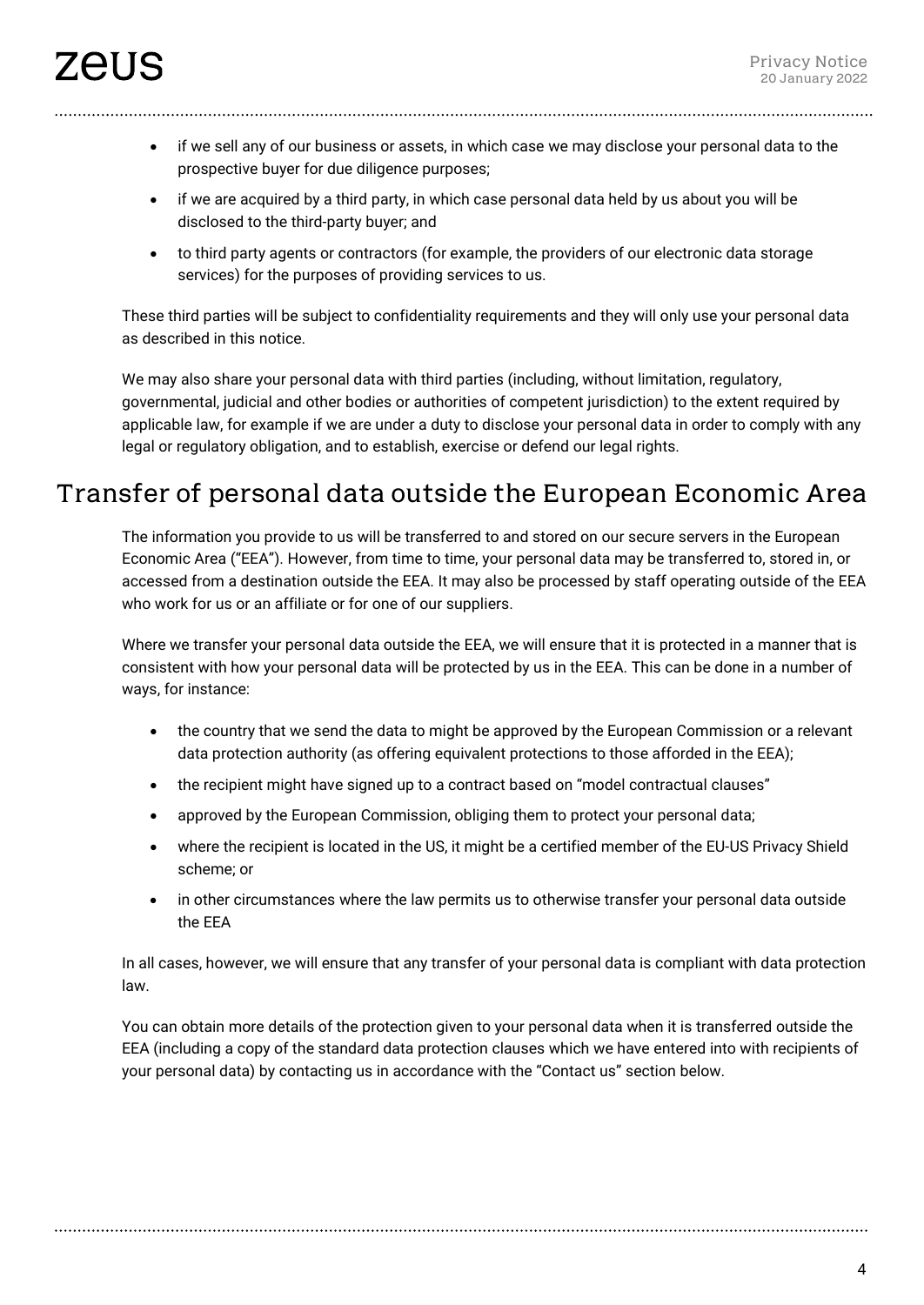# How long we keep your personal data

How long we hold your personal data for will vary. The retention period will be determined by various criteria including:

- the purpose for which we are using it we will need to keep the data for as long as is necessary for that purpose (for example, to communicate with you in respect of our services for so long as you (or your employer) remain a recipient of such services); and/or
- legal and regulatory obligations applicable laws, rules or regulations may set a minimum period for which we have to store your personal data.

# Your rights

You have a number of rights in relation to the personal data that we hold about you. These rights include:

- the right to object to our processing of your personal data where we process your personal data pursuant to our legitimate business interests. Please note that there may be circumstances where you object to our processing of your personal data but we are legally entitled to refuse that request;
- the right to obtain information regarding the processing of your personal data and access to the personal data which we hold about you;
- the right to withdraw your consent to our processing of your personal data at any time. Please note, however, that we may still be required to process your personal data if we have another legitimate reason (other than consent) for doing so;
- in some circumstances, the right to receive some personal data in a structured, commonly used and machine-readable format and/or request that we transmit such data to a third party where this is technically feasible. Please note that this right only applies to personal data which you have provided to us;
- the right to request that we rectify your personal data if it is inaccurate or incomplete;
- the right to request that we erase your personal data in certain circumstances. Please note that there may be circumstances where you ask us to erase your personal data but we are legally required to retain it;
- the right to request that we restrict our processing of your personal data in certain circumstances. Please note that there may be circumstances where you ask us to restrict our processing of your personal data but we are legally entitled to refuse that request;
- the right to object to the processing of your personal data for direct marketing purposes; and
- the right to lodge a complaint with the data protection regulator (details of which are provided below) if you think that any of your rights have been infringed by us.

You can exercise your rights by contacting us using the details set out in the "Contact us" section below. You can find out more information about your rights by contacting the data protection regulator, the Information Commissioner, or by searching their website at<https://ico.org.uk/>